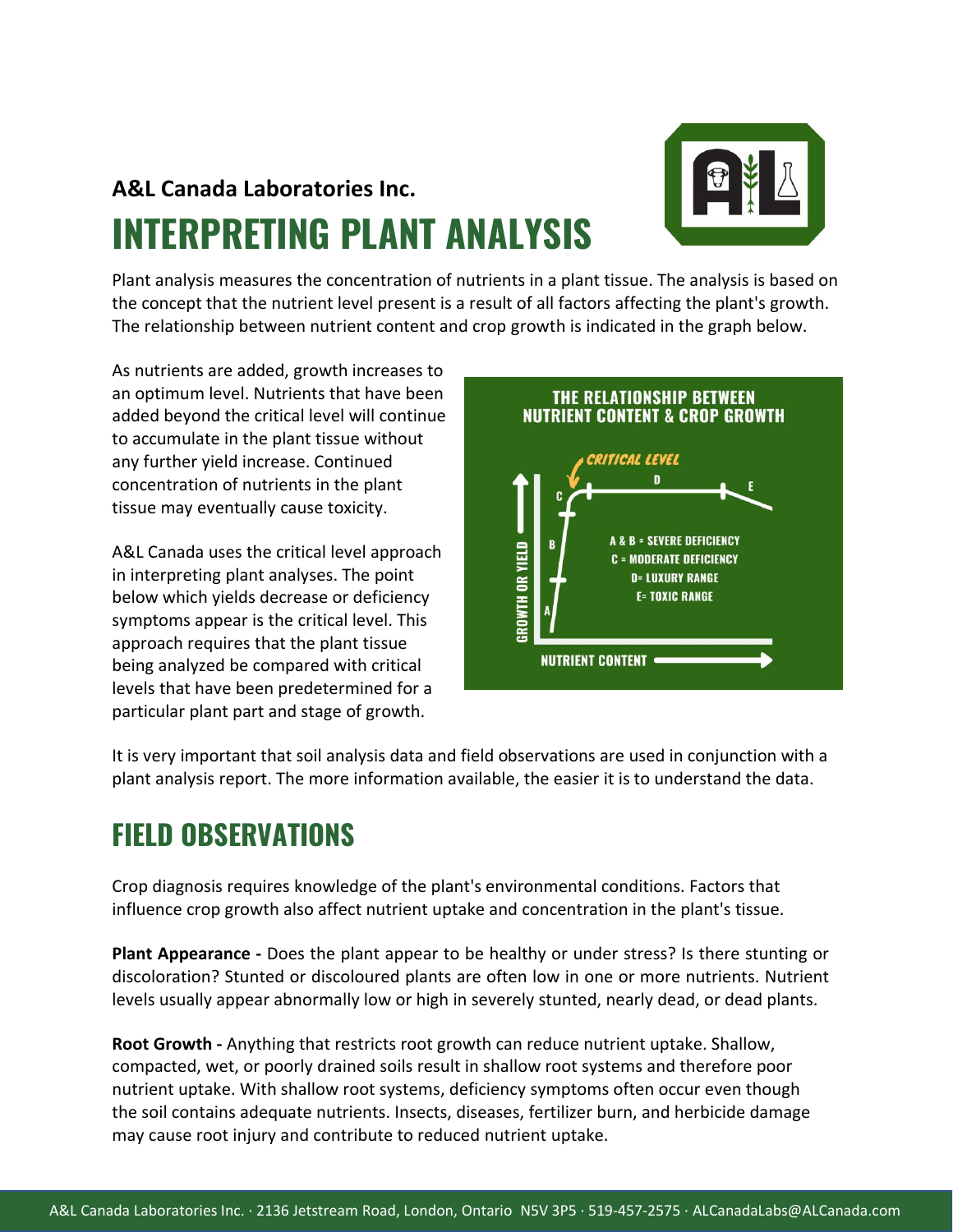**Soil Moisture -** Plants have difficulty absorbing nutrients in dry soil. Therefore, tissue concentrations may be lower than normal. Potassium and other nutrient deficiencies commonly occur in crops during dry years even though the soil test shows adequate amounts.

**Air and Soil Temperature -** Plant growth is slow, root systems are small, and nutrient uptake is low in cold soil. Low temperatures may cause deficiency symptoms to appear early in the spring that the plant "grows out of" as the season progresses.

**Tillage and Fertilizer Placement -** Tillage practices will influence soil temperature, moisture, aeration, and will therefore affect nutrient uptake. Fertilizer placement may influence nutrient availability and may, depending upon conditions, either enhance or reduce nutrient uptake.

**Hybrid or Variety -** Root systems may vary among varieties. Those with inefficient or weak roots may show low nutrient uptake under stressful conditions. Uptake and utilization of nutrients may also be influenced by the plant's genetic makeup.

## **SOIL TEST DATA**

Although soil tests estimate the available supply of nutrients in the soil, there is no assurance that the plant can take up these nutrients. Nutrient deficiencies commonly occur because the oil is infertile, but it must be recognized that there are other factors that affect uptake and cause deficiency symptoms to appear.

**Soil Test Levels -** Soil test values do not always agree with nutrient levels in the plant tissue. If root growth is being restricted, it is likely that deficiencies will appear in the plant even though the soil test shows adequate amounts.

The reverse can also occur whereby the soil test shows nutrient deficiencies and the plant tissue shows adequate amounts. Soil tests often indicate low or deficient amounts of sulfur or micronutrients when the plant tissue sample indicates sufficiency. In this case, the plant tissue is a better indicator of nutrient availability that is the soil test.

Nutrient deficiencies are often related to soil pH. Some nutrients decrease in solubility in high pH soils to the point that deficiencies may appear. Manganese and aluminium, on the other hand, become soluble in very acid soils. This may create toxic conditions along with increased concentrations of these elements in the plant tissue.

**Interactions -** High concentration of one element may induce a deficiency of another element. For example, a high amount of phosphorus may cause a zinc deficiency. A high level of potassium may induce a magnesium deficiency. High rates of ammonia nitrogen may reduce concentrations of potassium in the plant.